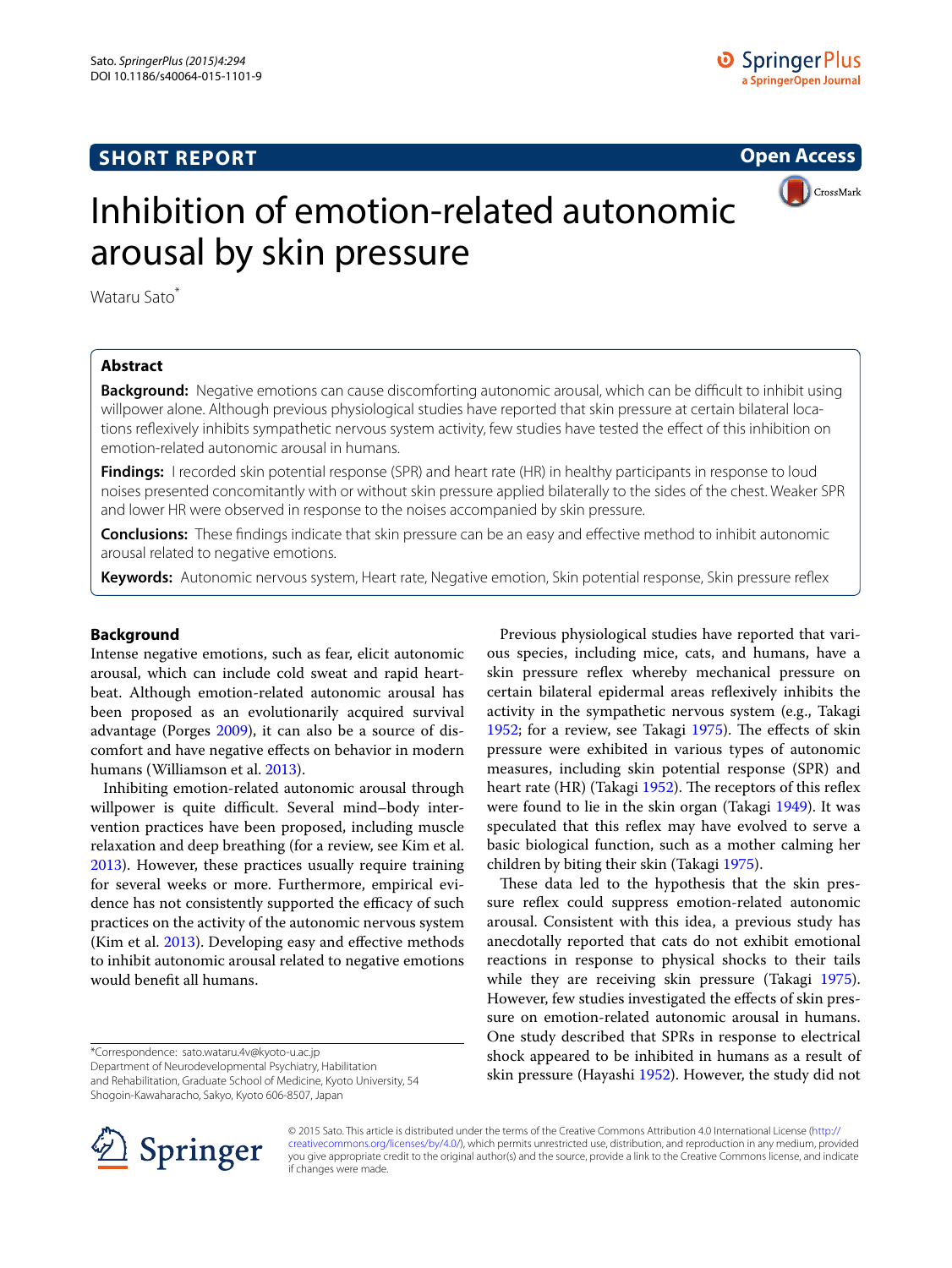perform statistical analysis, and hence the evidence was not strong.

In the present study, I evaluated my hypothesis by recording SPR and HR, which reflect emotion-related autonomic arousal (Palomba et al. [2000](#page-3-7)), in response to loud noises, which are unconditioned stimuli that induce negative emotions (Damasio et al. [1990\)](#page-3-8), in healthy participants presented concomitantly with or without bilateral skin pressure to the sides of the chest.

## **Methods**

#### **Participants**

Twelve male volunteers (aged 19–29 years) participated in the experiment. All of the participants confirmed that they had normal hearing abilities and did not have any abnormal autonomic conditions such as those caused by the use of psychiatric medication. All participants gave informed consent to participate in this study, which was conducted in accordance with the ethical provisions of the Kyoto University Graduate School of Education and the Declaration of Helsinki.

#### **Equipment**

A Synafit 360 polygraph system (San-ei, Tokyo, Japan) was used to continuously record SPR and HR. SPR was recorded using Ag/AgCl electrodes attached to the hypothenar eminence and forearm of the left hand. HR was recorded using a photoplethysmograph positioned on the last phalange of the left second finger with automatic online calculations of beats per minute. Data were filtered through a bandpass of 0.15–15 Hz and recorded on paper at 2 mm/s.

Skin pressure was applied using two handmade devices. The devices consisted of springs, which measured force, and 8-cm-wide square plates (i.e., 64  $\mathrm{cm}^2$  in area), which were flexible in order to fit the body surface.

Loud noises were created by using sports percussion caps (Evernew, Tokyo, Japan). A handmade remote control device was used to generate the noises. The device was placed 2.0 m behind participants. The sound level used was approximately 110 dB.

## **Procedure**

Experiments were conducted individually in an electrically shielded soundproof room. After the electrodes and photoplethysmograph were applied, each participant was seated comfortably in a chair in front of a white wall. Participants were requested to sit without leaning against the back of the chair; this position was selected because the skin of the back was found to be sensitive to the skin pressure reflex while the skin of the buttocks was not (Yamada [1950](#page-3-9); see Additional file [1:](#page-3-10) Figure S1). Participants were given 10 min to adapt to the experiment

room, and were then informed about the skin pressure and stimulus presentation. They were requested to relax and not to make body movements or breathe deeply. For practice, they received the skin pressure three times, for approximately 10 s each time, and were subjected to the noise once.

Skin pressure was applied from behind the participants by the experimenter using the pressure device. Pressure was applied bilaterally to the sides of the chest, centered at the points where the horizontal line that connects the nipples crosses the vertical lines that run downward from the armpits, which were found to be the most sensitive body parts for this skin pressure reflex (Yamada [1950](#page-3-9)). The amount of pressure was set at  $10 \text{ kg}/64 \text{ cm}^2$ , because previous studies have reported that the minimum intensity required to elicit this reflex is  $3-6$  kg/20 cm<sup>2</sup> (Takagi [1954](#page-3-11)), that the reflex is more evident with more pressure and more surface area (Kawai [1954\)](#page-3-12), and that the reflex disappears when the pressure causes subjective discomfort (Takagi [1975\)](#page-3-4).

Four trials of noise presentation were conducted, consisting of two trials of each skin pressure conditions (pressure versus no pressure). Note that physiological responses to loud noises have been reported in as few as a single trial (e.g., Damasio et al. [1990](#page-3-8); Lader and Wing [1964\)](#page-3-13). In each trial, the noise was presented 10 s after an oral warning. In the skin pressure condition, pressure was applied simultaneously with the warning and continued for 25 s. Under the no-pressure condition, no pressure was applied. Intertrial intervals were 3 min. The two skin pressure conditions were presented one after the other, and the order was counterbalanced across participants.

#### **Data analysis**

The data were analyzed using SPSS 10.0J (SPSS Japan). For SPR, peak-to-peak amplitude was calculated by subtracting the maximum negative deflection from the maximum positive deflection (cf. Hori et al. [1970](#page-3-14); Knezevic and Bajada [1985\)](#page-3-15) for 15 s after noise onset. HR change was calculated by subtracting mean HR during the 15 s after noise onset from those during the 10 s before noise onset. HR data from two participants were excluded from analysis because of equipment failure. SPR and HR data were averaged for each condition for each participant, and then analyzed by paired *t* tests. Preliminary analyses revealed that the HR did not differ significantly across the skin pressure vs. no-pressure conditions during the 10 s prior to noise onset  $[M \pm SE = 70.0 \pm 2.2 \text{ vs. } 69.5 \pm 2.4]$ beats per minute;  $t(9) = 0.62$ ,  $p > 0.1$ , thereby supporting the validity of pre- vs. post-stimulus period subtraction; SPR peak-to-peak amplitude was significantly lower during the skin pressure condition compared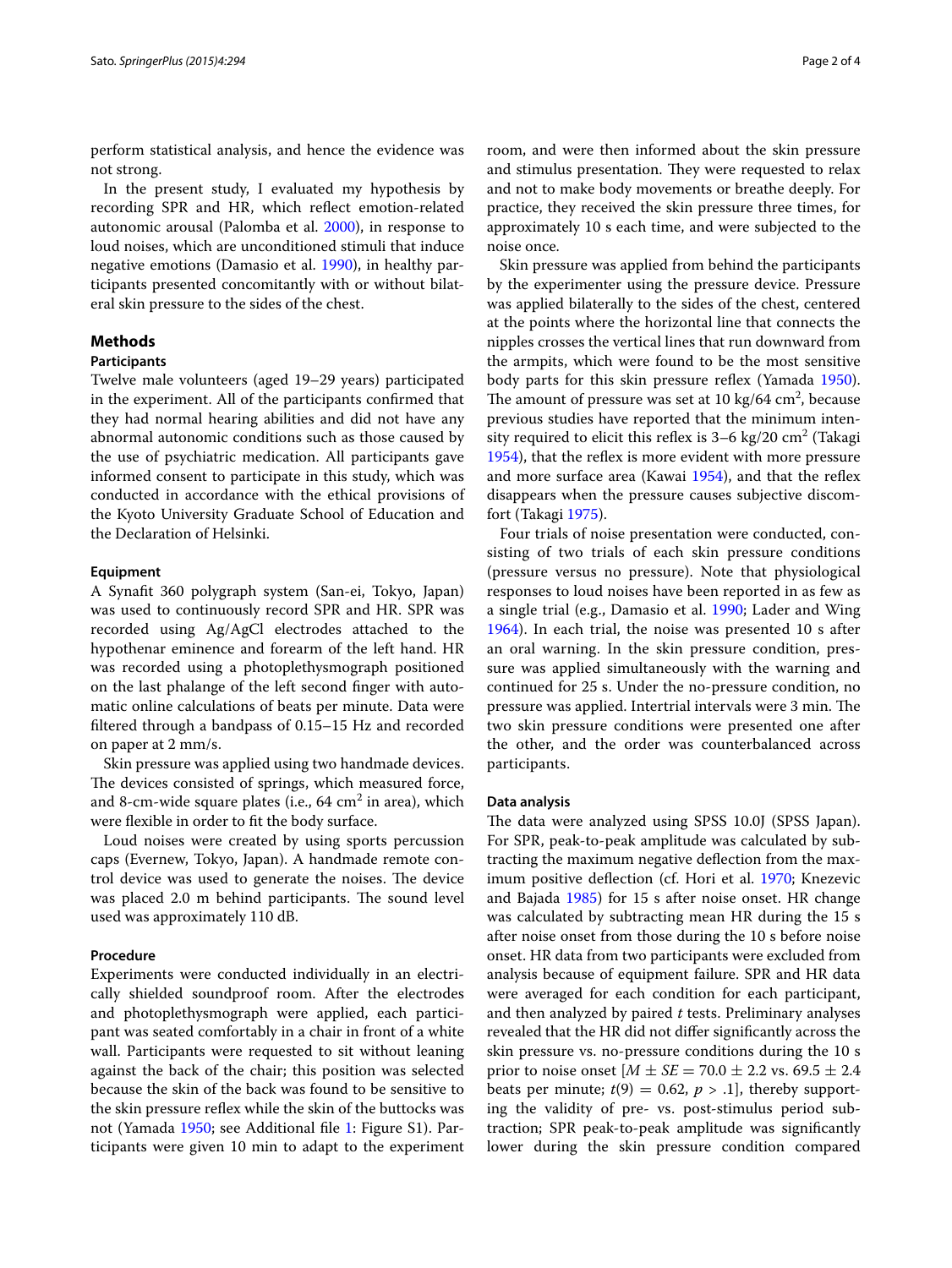to the no-pressure condition  $[M \pm SE = 1.6 \pm 0.5 \text{ vs.}$  $3.5 \pm 0.6$  mV;  $t(11) = 2.54$ ,  $p < .05$ ; also discussed below].

### **Results**

After exposure to the loud noise, SPR peak-to-peak amplitude (Figure [1,](#page-2-0) left) was significantly lower under the skin pressure condition than the no-pressure condition  $[t(11) = 2.69, p < .05]$ . HR change (Figure [1,](#page-2-0) right) was also significantly reduced under the skin pressure condition than the no-pressure condition  $[t(9) = 3.54]$ ,  $p < .01$ ].

## **Discussion**

Both SPR and HR measures were reduced in response to loud noises under the bilateral skin pressure condition compared with the no-pressure. These results are consistent with previous evidence that bilateral skin pressure reflexively inhibits widespread sympathetic nervous activity (Takagi [1975\)](#page-3-4). The results are also consistent with the finding that skin pressure modulates emotion-related autonomic arousal (Hayashi [1952](#page-3-6)). However, this previous investigation was descriptive. To my knowledge, this is the first statistically supported evidence that emotionrelated autonomic arousal can be inhibited by bilateral skin pressure.

These results may have practical applications because emotion-related autonomic arousal can negatively influence human wellbeing, and can be reduced using skin pressure. Consistent with this idea, several researchers found similar phenomena through their experiences and utilized them to improve emotional states. For example, Grandin observed that cattle remained calm when receiving bilateral pressure to large areas while in a cattle chute, and later applied this technique to herself; she found that the application of skin pressure helped her to relax, and developed a device for humans (Grandin and

<span id="page-2-0"></span>

Scariano [1986](#page-3-16)). She and her colleagues reported that the device reduced tension in normal adults (Grandin [1992](#page-3-17)) and anxious children with developmental disorders (Edelson et al. [1999](#page-3-18)). The current results provide physiological evidence to support the efficacy of such applications, and suggest that bilateral skin pressure may be an easy and effective method to inhibit emotion-related autonomic arousal.

Preliminary analysis showed that the SPR peak-to-peak amplitude was lower during the skin pressure condition compared to the no-pressure condition prior to noise onset. It should be noted that such a difference, occurring during the baseline period, would not change the interpretation of the inhibitory effect of skin pressure on emotional arousal, because the direction of the effect was opposite to the law of initial value. In which high pre-stimulus values generally induce small post-stimulus changes (Wilder [1962\)](#page-3-19). It is possible that the warnings provided regarding the loud noises elicited anticipatory emotional responses (cf. Epstein and Clarke [1970](#page-3-20)), but the application of skin pressure inhibited these responses.

This study had several limitations that should be acknowledged. First, only a small sample of young males was recruited. Therefore, additional investigations using larger samples, and including participants of different genders and ages, are required to establish the effect of skin pressure on emotion-related autonomic arousal. Second, the comparison was conducted using only conditions of skin pressure and no-pressure, as in a previous study (Hayashi [1952\)](#page-3-6). This design could be affected by confounding factors related to body contact (but not to the skin pressure reflex) such as attentional shift. Because a previous study reported that the effect of skin pressure differed according to body area in terms of restingstate autonomic activity (Yamada [1950\)](#page-3-9), future studies should compare the effects of skin-pressure on responsive vs. non-responsive areas to clarify this issue. Finally, only loud noises were used to induce negative emotions, such that the generalizability of the skin-pressure effect to other types of emotional stimuli remains unproven. Future studies employing other types of emotional stimuli, such as photographs and scenarios depicting emotional events, could be used to confirm the autonomic-inhibitory effect of skin pressure related to negative emotions.

## **Conclusions**

In summary, SPR and HR were reduced in response to the loud noises under conditions of bilateral skin pressure relative to no-pressure. These results suggest that skin pressure can be an easy and effective method to inhibit autonomic arousal related to negative emotions.